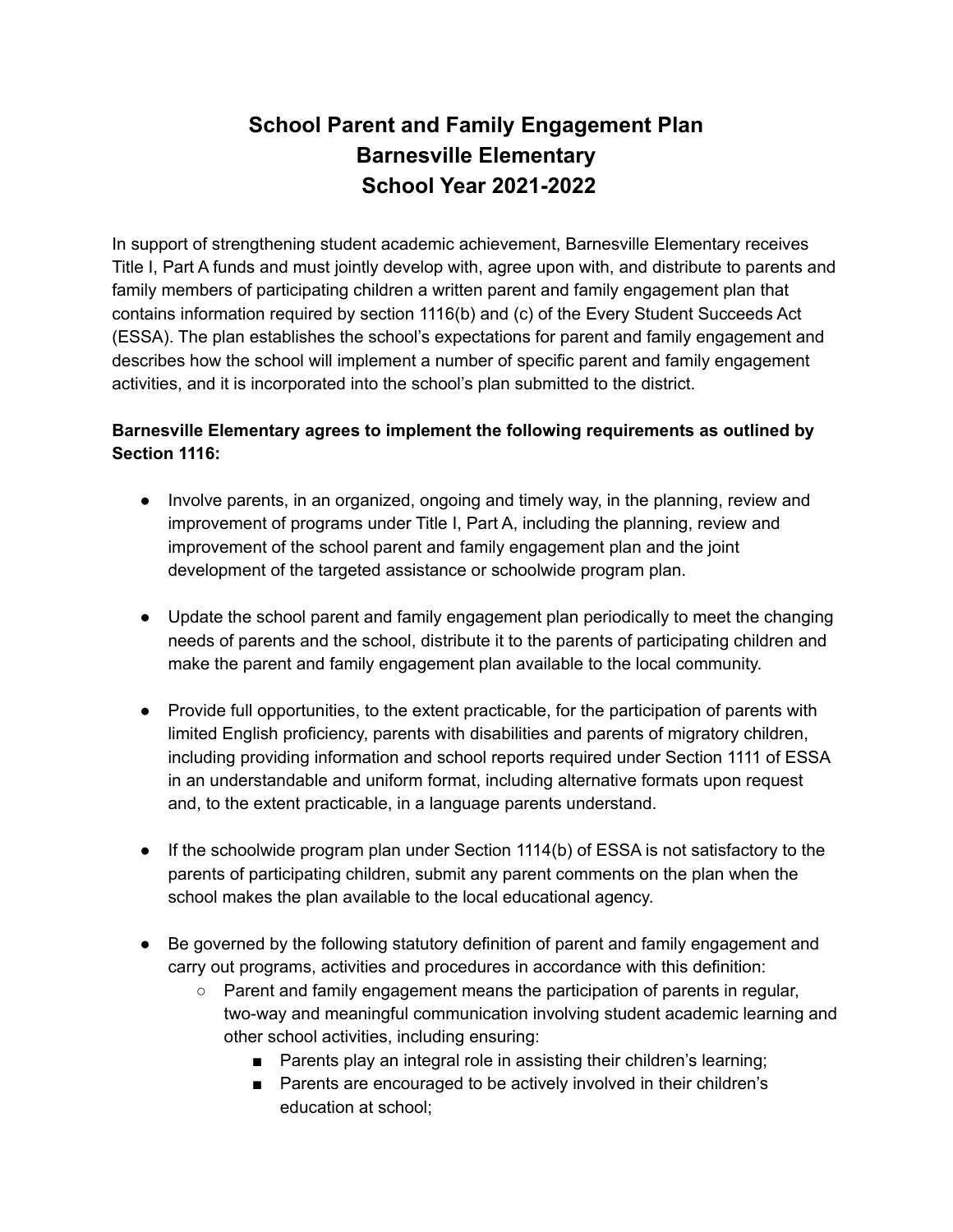- Parents are full partners in their children's education and are included, as appropriate, in decision-making and on advisory committees to assist in the education of their children; and
- Other activities are carried out, such as those described in Section 1116 of ESSA.

#### **Required School Parent and Family Engagement Plan Components**

The school parent and family engagement plan includes a description of how the school will implement or accomplish each of the following components:

## **● Jointly Developed**

Barnesville Elementary will take the following actions to involve parents in an organized, ongoing and timely manner in the planning, review and improvement of Title I programs, including opportunities for regular meetings, if requested by parents, to formulate suggestions and to participate, as appropriate, in decisions relating to the education of their children and respond to any such suggestions as soon as practicably possible.

- $\circ$  Parents are able to complete a family and parent involvement survey in the spring. The survey is an opportunity to express learning needs, programming opportunities and other parental concerns about our school's program.
- The District and School Parent and Family Engagement Plan, as well as other Title I documents and information, are communicated to parents and the community through the district website.

#### **● Annual Title I Meeting**

Barnesville Elementary will take the following actions to conduct an annual meeting, at a convenient time, and encourage and invite all parents of participating children to attend to inform them about the school's Title I program, the nature of the Title I program, parents' requirements, the school parent and family engagement policy, the schoolwide plan, and the school-parent compact.

- $\circ$  The Title I Coordinator will conduct an annual meeting at the beginning of the year within the first 3 months of school to inform parents of the requirements of Title I and the school's participation as well as parents' rights to be involved. The Annual Title I meeting will not be used to ask for parent input, but provided as an opportunity to disseminate information and distribute copies of the revised parent and family engagement policy.
- $\circ$  Meeting dates and times will be communicated to parents through fliers, all calls, and other school communications.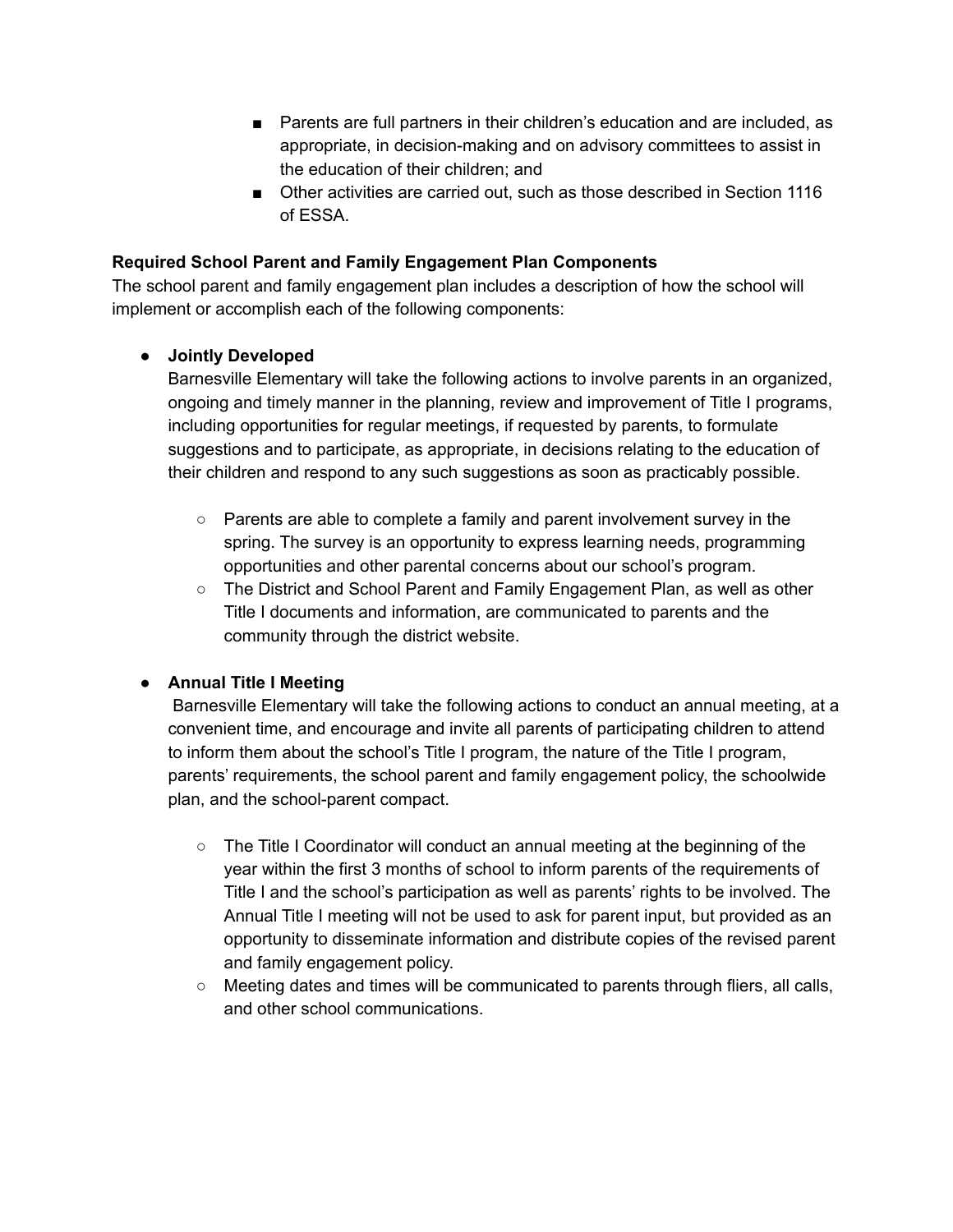#### **● Communications**

Barnesville Elementary will take the following actions to provide parents of participating children the following:

- 1. Timely information about the Title I programs;
- 2. Flexible number of meetings, such as meetings in the morning or evening; and
- 3. Information related to the school and parent programs, meetings and other activities, is sent to the parents of participating children in an understandable and uniform format, including alternative formats upon request and, to the extent practicable, in a language the parents can understand.
- The District and School Parent and Family Engagement Policy, as well as other Title I documents and information, are communicated to parents and the community through the district website.
- $\circ$  Meeting dates and times will be communicated to parents through fliers, all calls, and other school communications.

#### **● School-Parent Compact**

Barnesville Elementary will take the following actions to jointly develop with parents of participating children a school-parent compact that outlines how parents, the entire school staff and students will share the responsibility for improved student academic achievement and how the school and parents will build and develop a partnership to help children achieve the state's high standards.

- Parents are able to complete a family and parent involvement survey in the spring. The survey is an opportunity to express learning needs, programming opportunities and other parental concerns about our school's program.
- Staff will review the school-parent compact at the first Building Level Team meeting of the school year.

#### ● **Coordination of Services**

Barnesville Elementary will, to the extent feasible and appropriate, coordinate and integrate parent and family engagement programs and activities with other federal, state, and local programs, including public preschool programs, and conduct other activities, such as parent resource centers, that encourage and support parents in more fully participating in the education of their children by:

- Barnesville Elementary holds an open house at the start of each school year. Grade level roadmaps are distributed during open house to inform parents of the expectations for their children.
- Parents have the opportunity to volunteer at the school as a classroom helper or to review basic skills with students under the supervision of a school staff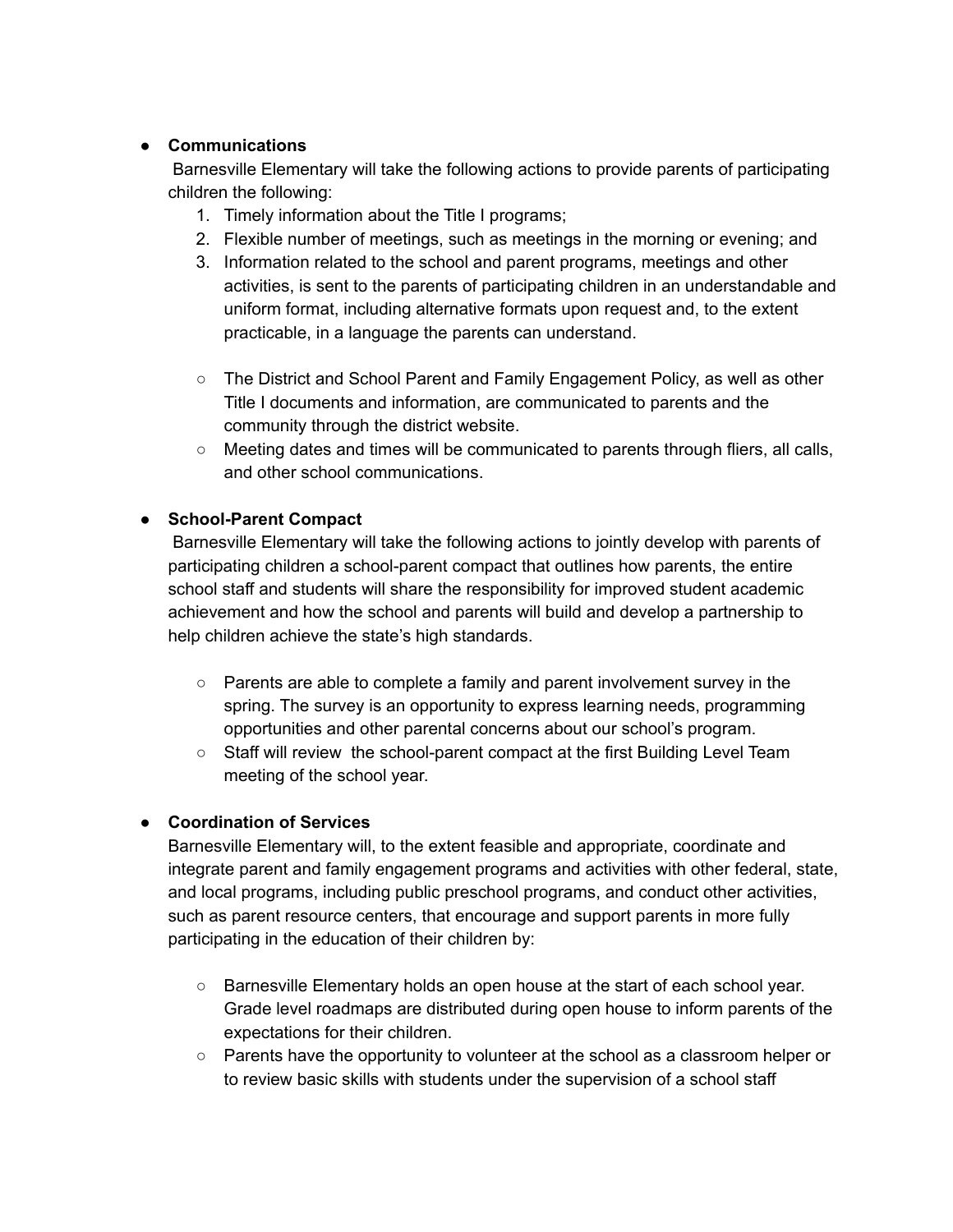member. All volunteers must meet with the principal and accept the terms of a board approved volunteer handbook.

○ Barnesville Preschool coordinates with other local preschools and head start for a tree lighting ceremony. The Village of Barnesville City Council, fire department, Barnesville High School Choir, and Barnesville Hutton Memorial Library are all active participants in the tree lighting ceremony.

# **● Building Capacity of Parents**

Barnesville Elementary will build the parents' capacity for strong parent and family engagement to ensure effective involvement of parents and to support a partnership among the school and the community to improve student academic achievement through the following:

- 1. Provide parents with a description and explanation of the curriculum in use at the school, the forms of academic assessments used to measure student progress and the achievement levels of the challenging state academic standards;
- 2. Provide materials and training to help parents work with their children to improve their children's achievement, such as literacy training and using technology (including education about the harms of copyright piracy), as appropriate, to foster parent and family engagement; and
- 3. Provide assistance to parents of participating children, as appropriate, in understanding topics such as the following:
	- The challenging state's academic standards;
	- The state and local academic assessments, including alternate assessments;
	- The requirements of Title I, Part A;
	- How to monitor their children's progress; and
	- How to work with educators to improve the achievement of their children.
- $\circ$  Parents have the opportunity to attend a "Coffee Talk" workshop with the principal and teaching staff to discuss state testing requirements, techniques for preparing students, and the Third Grade Reading Guarantee.
- During Open House and parent/teacher conferences, teachers explain how parents can access online programs that the school uses to monitor their child's progress.
- Students are progress monitored using a state approved diagnostic assessment and these results are sent home with students in a parent friendly report that explains their child's progress and improvement areas.